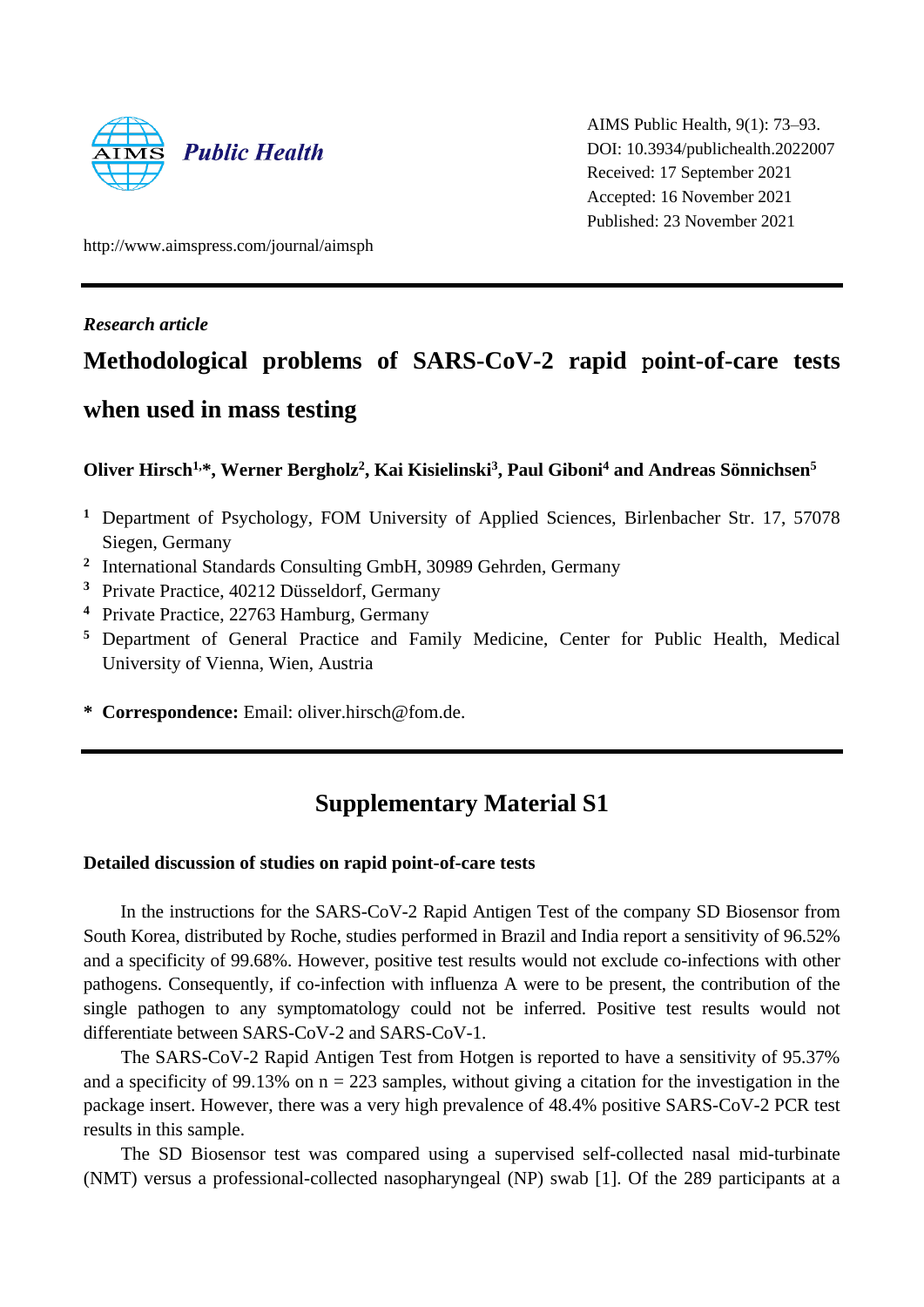university hospital testing centre, only 39 (13.5%) tested positive for SARS-CoV-2 by RT-PCR although 97.6% showed symptoms that would have been consistent with COVID-19. NMT sampling showed a sensitivity of 74.4% (95% CI 58.9–85.4%) and a specificity of 99.2% (95% CI 97.1–99.8%) compared with RT-PCR. The sensitivity of NP sampling was 79.5% (95% CI 64.5–89.2%) and the specificity was 99.6% (95% CI 97.8–100%).

The Panbio™ coronavirus disease 2019 (COVID-19) Ag Rapid Test Device (PanbioRT) (Abbott Diagnostic GmbH, Jena, Germany) was evaluated for its performance criteria in a preselected sample of suspected COVID-19 cases in ten Spanish university hospitals [2]. Samples from a total of n = 958 patients were collected and analyzed by trained professionals. Of these, 359 (37.5%) were positive in RT-PCR. The sensitivity was 90.5% and the specificity was 98.8%.

Three lateral flow assays (RIDA®QUICK SARS-CoV-2 Antigen (R-Biopharm), SARS-CoV-2 Rapid Antigen Test (Roche)), and NADAL® COVID-19 Ag Test (Nal von Minden GmbH, Regensburg, Germany) and a microfluidic immunofluorescence assay (SARS-CoV-2 Ag Test (LumiraDx GmbH, Cologne, Germany)) were tested on 100 clinical samples, 74 of which tested positive in RT-PCR using ORF1 as the target gene. Sensitivity varied between 24.3% and 50%. Specificity was reported between 96.2% and 100%. Only 51.6% of the SARS-CoV-2 PCR test positive samples were infectious in the cell cultures [3].

In two university hospitals in Munich, the SARS-CoV-2 Rapid Antigen Test of SD Biosensor from South Korea, distributed by Roche, and the SD Biosensor Standard F COVID-19 Ag FIA (FIA) were tested [4]. The test was carried out by laboratory personnel. A sensitivity of 50.3% and a specificity of 97.7% was determined for the former and a sensitivity of 45.4% and a specificity of 97.8% for the FIA. The median Ct value of the SARS-CoV-2 PCR test for the positive rapid antigen tests was 23.8 and that of the negative rapid antigen tests was 33.8–34.0, which again underlines the importance of standardizing the SARS-CoV-2 PCR test and establishing a cut-off value for the clinical relevance of the Ct value. The sensitivities of the rapid antigen tests examined were again significantly lower than the values stated by the manufacturers. Consequently, the tests detect individuals with a high viral load. The positive predictive value (PPV), i.e. the probability of actually being SARS-CoV-2 positive with a positive test result, was only about 2%. False positives lead to unnecessary quarantine measures and cause emotional distress. The authors express concern that in their sample about 40% of SARS-CoV-2 PCR test positives patients would have received a negative result, whereby the lack of a gold standard for the SARS-CoV-2 PCR test and the high Ct values must also be taken into account. The authors argue against mass use by laypersons as in their opinion the disadvantages would outweigh the advantages [4].

Cerutti et al. collected the quality criteria on patients in an emergency room and on travelers returning home [5]. Unfortunately, some terms are not correctly interpreted or presented by the authors. Moreover, the values presented are surprising, in part unrealistically high compared to the other studies reviewed: sensitivity 87.4%, specificity 100%, positive predictive value 70.6%, negative predictive value 100%. Figure 1 of the publication shows that with the rapid antigen test, some people with Ct values  $>25$  in the PCR test were tested positive. According to further studies, these have such a low viral load that they are to be classified as non-infectious. This shows the pseudo-validation in the existing studies in that both test methods identify people as false positive. This results in corresponding negative individual, social and health policy implications, yet this is considered a good match.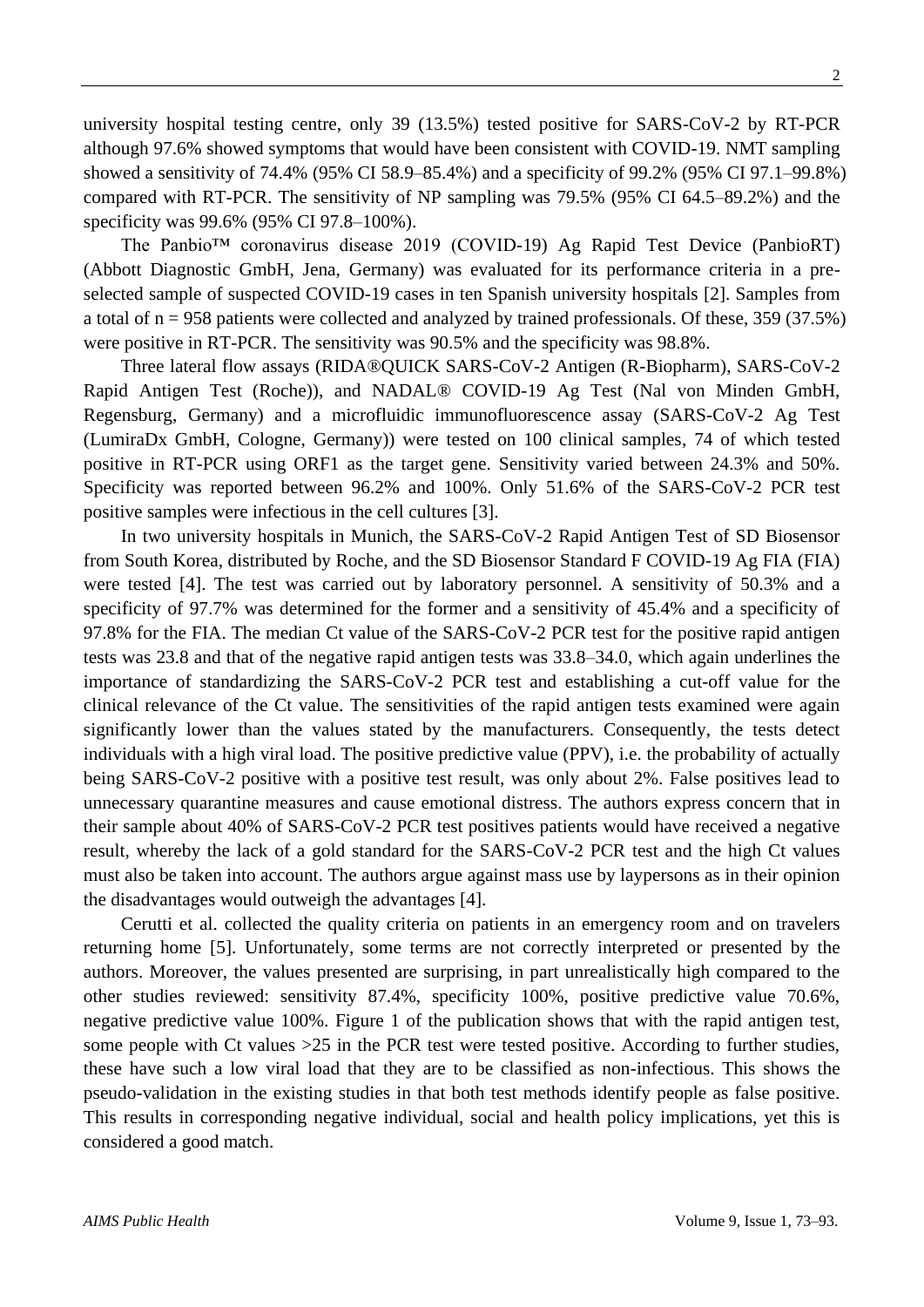Corman et al. compared 7 different rapid antigen tests [6]. This study is not really comparable with the currently cited ones as it was a case-control design and used stored samples from symptomatic patients resulting in specificities of 88.24% to 100%. Self-testing was performed in 35 healthy individuals with specificities ranging from 82.86% to 100%. It is inferred that rapid antigen tests are capable of reliably detecting COVID-19 disease within the first week. Screening asymptomatic individuals to show the absence of the virus is more difficult. It should be noted that patients with a high viral load will have corresponding symptoms and appropriate differential diagnostics should be carried out for them.

The investigation of three antigen rapid tests performed in the outpatient setting by professionals (Bioeasy 2019-nCoV Ag Fluorescence Rapid Test Kit, COVID-19 Ag Respi-Strip by Coris Bioconcept, STANDARD Q COVID-19 Ag Test by SD Biosensor) yielded different quality criteria [7]. A total of  $n = 2417$  individuals were involved in the study, including at its drive-in test station and an outpatient test facility, of whom  $n = 70$  (2.9%) had a positive SARS-CoV-2 PCR test result. It further states that of these only  $n = 30$  (42.9%) had Ct values  $\langle 25 \rangle$  and consequently a suitably high viral load to be considered infectious. This in turn has implications for a test to be validated on such a trial [8], as it raises the question of the clinical relevance of test results. The SD Biosensor rapid antigen test had a sensitivity of 76.6% and a specificity of 99.3%, the Bioeasy test had a sensitivity of 66.7% and a specificity of 93.1%, and the Coris test had a sensitivity of 50% and a specificity of 95.8%. The authors report that false positives were followed up and they concluded that there were unknown cross-reactions. This again highlights the importance of differential diagnosis. The authors conclude that the rapid antigen tests can identify people with high viral loads, but that more research is needed on their implementation.

The study by Scohy et al. [9] highlights the problem of validating the rapid antigen tests on the SARS-CoV-2 PCR test . A low sensitivity of 30.2% is criticized. The sensitivity of the rapid antigen test would drop significantly if low viral loads were present at Ct values above 30. This is understandable, since people with such high Ct values are not to be regarded as infectious. The methodological error here is that the SARS-CoV-2 PCR test is used as the gold standard and thus it is assumed that results with such a high Ct value are to be classified as positive cases, which the rapid antigen test then has to find. This is to be regarded as theoretically and substantially erroneous.

In a public place in San Francisco, USA, a total of  $n = 878$  individuals were tested by a laboratory worker in each case with the BinaxNOWTM Abbott COVID-19 Ag card and with a RT-PCR test [10]. Within this sample, 3% tested positive with the RT-PCR test. The authors describe that they evaluated the tests on the first day of the study according to the manufacturer's criteria. According to the published data this showed a sensitivity of 71.4%, a specificity of 95.7%, a positive predictive value of 35.7% and a negative predictive value of 99%. After changing the reading criteria for a positive result, together with the RT-PCR test definition of a Ct value <30 for a positive result, a sensitivity of 93.3% and a specificity of 99.9% were then reported.

The Lumipulse® Antigen Test was investigated in two samples with regard to its quality criteria [11]. The first sample consisted of  $n = 226$  selected persons with suspected SARS-CoV-2 infection, the second sample of  $n = 1778$  unselected persons from schools, prisons, nursing homes and hospitals. Individuals with Ct values >35 in the SARS-CoV-2 PCR test were considered test negative. In the selective sample, the prevalence was 42%, the sensitivity was 92.6%, and the specificity was 90.8%. In the screening sample, the prevalence was 5.2%, the sensitivity was 100%, the specificity 94.8%. Despite the problematic specificities, the authors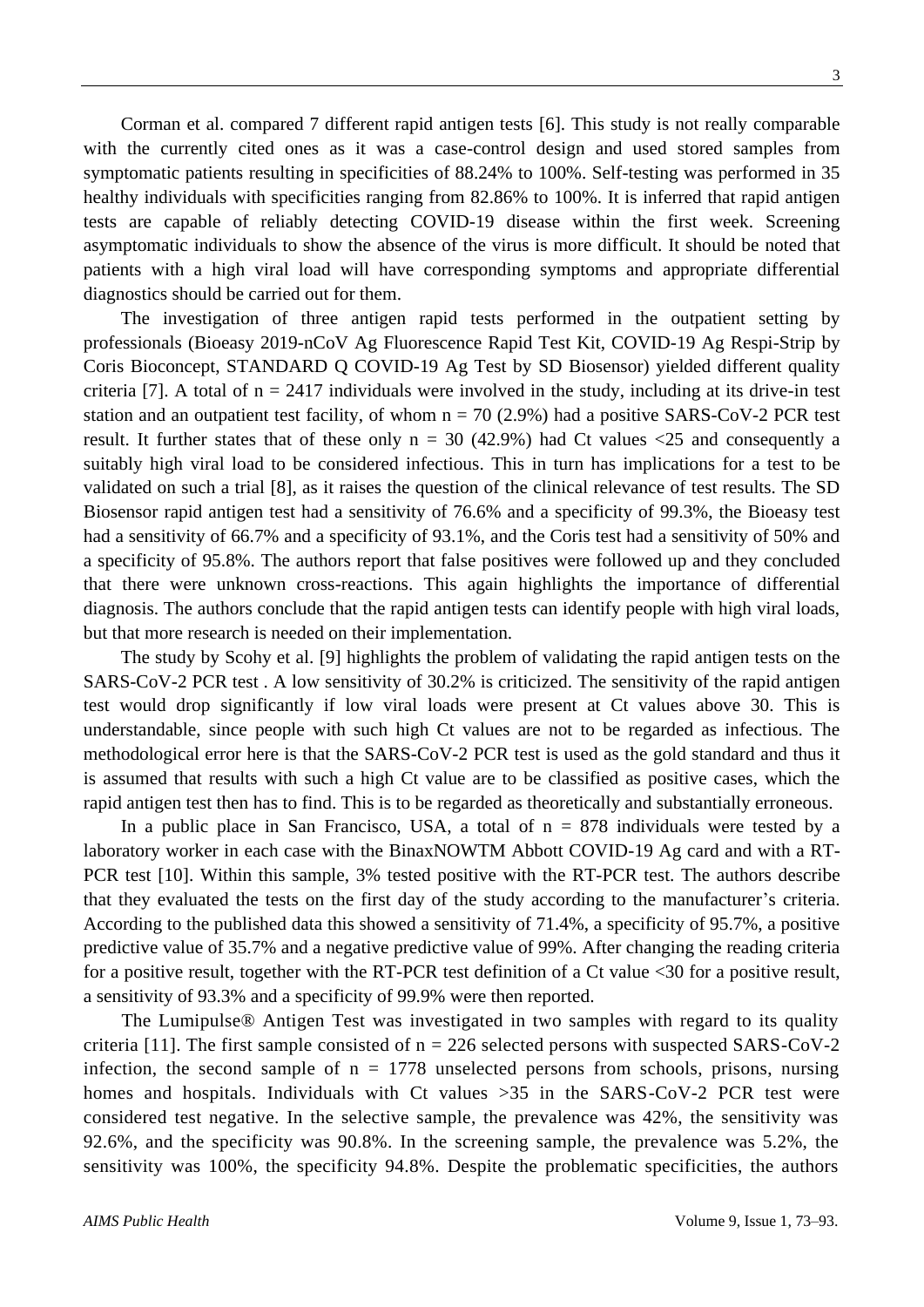advocate the use of the test in mass testing and justify this with the high sensitivities and the high negative predictive values [11] (p 395).

Other international studies that examined samples collected and analyzed by professionals at relatively high prevalences achieved specificities in the range of 99.9–100% under these fairly ideal conditions [12–14].

#### **Detailed calculations from the introduction**

The results for asymptomatic patients (sensitivity 58.1%, specificity 98.9%) from the Cochrane review [15] are used. Applied to a sequential mass testing strategy with a prevalence of 0.5%, there are 10,945 false positive test results (Figure S1). The positive predictive value is 20.97%, which means that 20.97% of those who test positive are actually positive for SARS-CoV-2. The negative predictive value (NPV) is 99.79%, which means that 99.79% of the individuals for whom a negative test result is indicated are actually considered negative for SARS-CoV-2.



**Figure S1.** Simulation calculation for average quality criteria of asymptomatic patients in the Cochrane review [15] with sequential testing strategy and a prevalence of 0.5%.

If the 13,850 people identified as positive (2905 true positives  $+10,945$  false positives) are now retested with a SARS-CoV-2 PCR test (sensitivity 99.7%, specificity 98.6%) a prevalence of 20.97% is assumed as this is the pre-test probability to the extent of the PPV. Under these assumptions, 153 would still be false positives who would be wrongfully quarantined. The additional rapid antigen tests would increase the 7-day incidence by  $(2897 + 153)/831.9 = 3.67/100,000$  (Figure S2).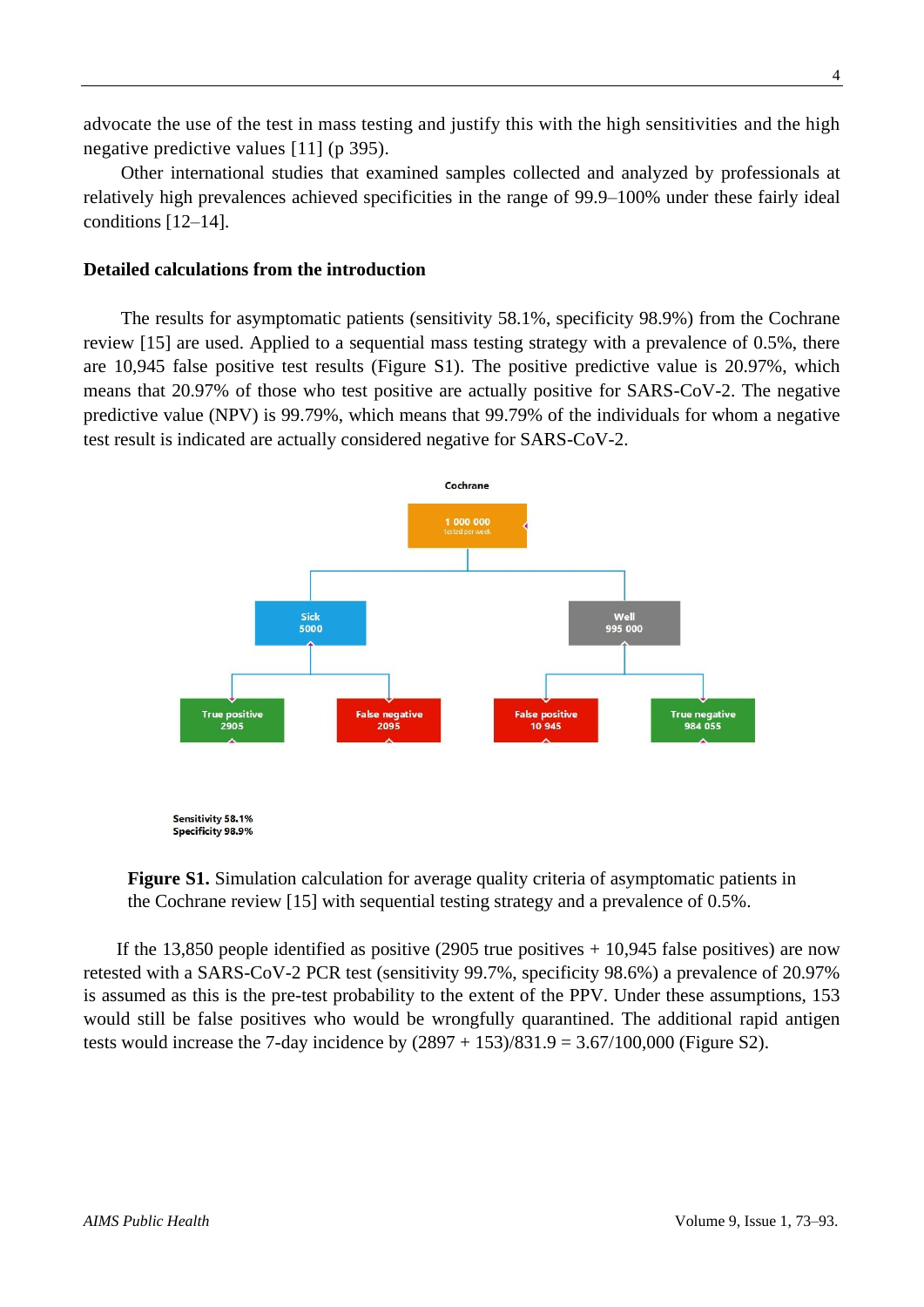

**FigureS2.** Simulation calculation for PCR post-testing of positive test results of asymptomatic people from the Cochrane review [15] from Figure A3 with a pre-test probability of 20.98%.

A third example are the results of mass testing at two universities in Wisconsin [16]. A sensitivity of 41.2% and a specificity of 98.4% were reported. Applied to a sequential mass testing strategy with a prevalence of 0.5%, there are 15,920 false positive test results (Figure S3). The positive predictive value is 11.46%, which means that 11.46% people who test positive are actually positive for SARS-CoV-2. The negative predictive value (NPV) is 99.70%, which means that 99.70% of those who test negative are actually considered negative for SARS-CoV-2.



Specificity 98.4%

**Figure S3.** Simulation calculation for the University of Wisconsin data [16] with sequential testing strategy and prevalence of 0.5%.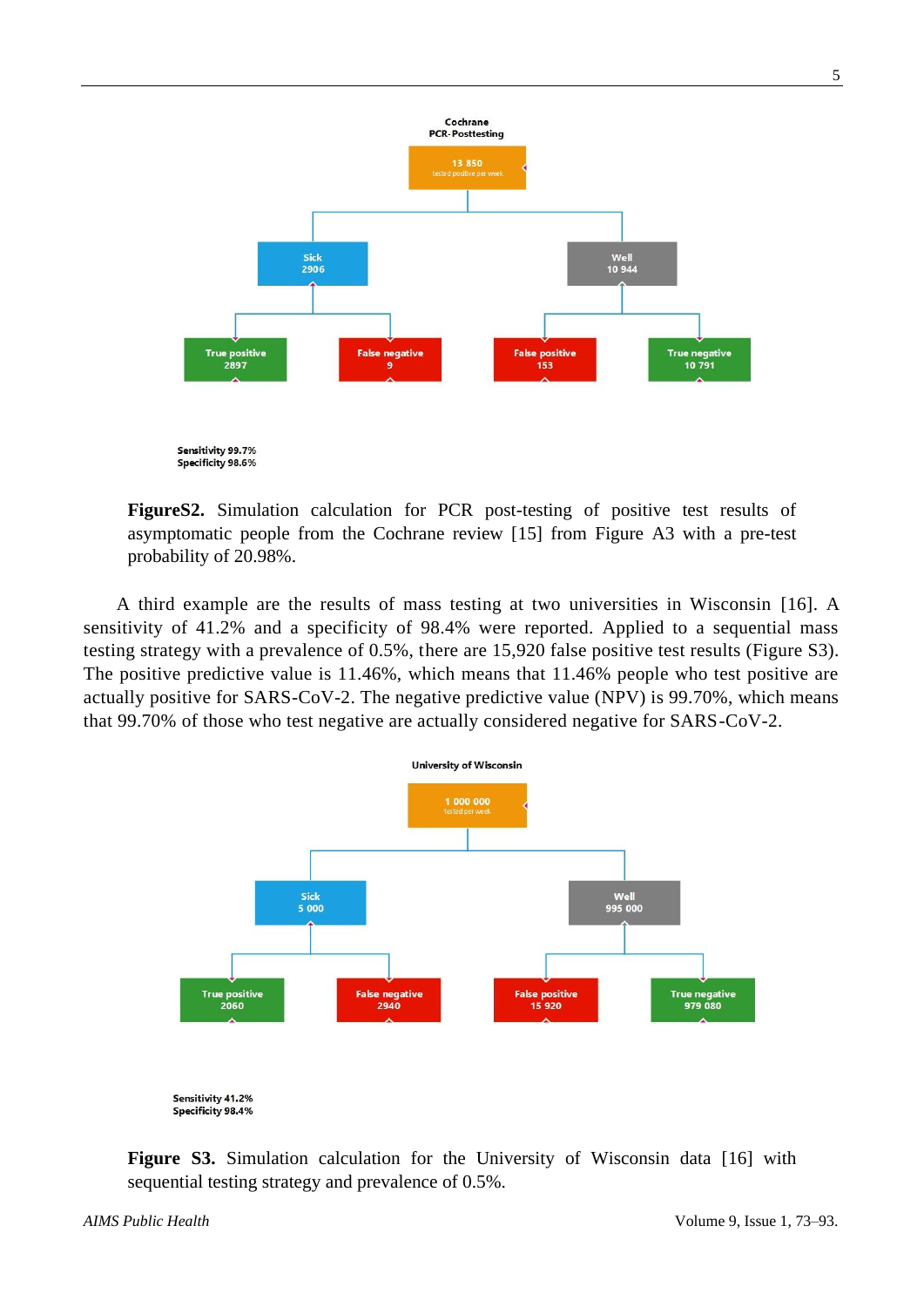If the 17,980 individuals identified as positive  $(2060$  true positives  $+ 15,920$  false positives) are now retested with a SARS-CoV-2 PCR test (sensitivity 99.7%, specificity 98.6%), a prevalence of 11.46% is assumed, since this is the pre-test probability in the range of the PPV. Based on these hypotheses there would still be 223 false positives who would be unjustly sent to quarantine. The additional rapid antigen tests would increase the 7-day incidence by  $(2054 + 223)/831.9 = 2.74/100,000$  (Figure S4).



**Figure S4.** Simulation calculation for PCR post-testing of positive test results using the University of Wisconsin Figure S3 data with a pre-test probability of 11.46%.

The fourth example uses the values in the information document of the Robert Koch Institute (RKI) [17]. A sensitivity of 80% and a specificity of 98% are given. Applied to a sequential mass testing strategy with a prevalence of 0.5%, 19,900 false positive test results are obtained (Figure S5). The positive predictive value is 16.74%, which means that 16.74% of persons who test positive are actually positive for SARS-CoV-2. The negative predictive value (NPV) is 99.90%, which means that 99.90% of those who test negative are actually considered negative for SARS-CoV-2.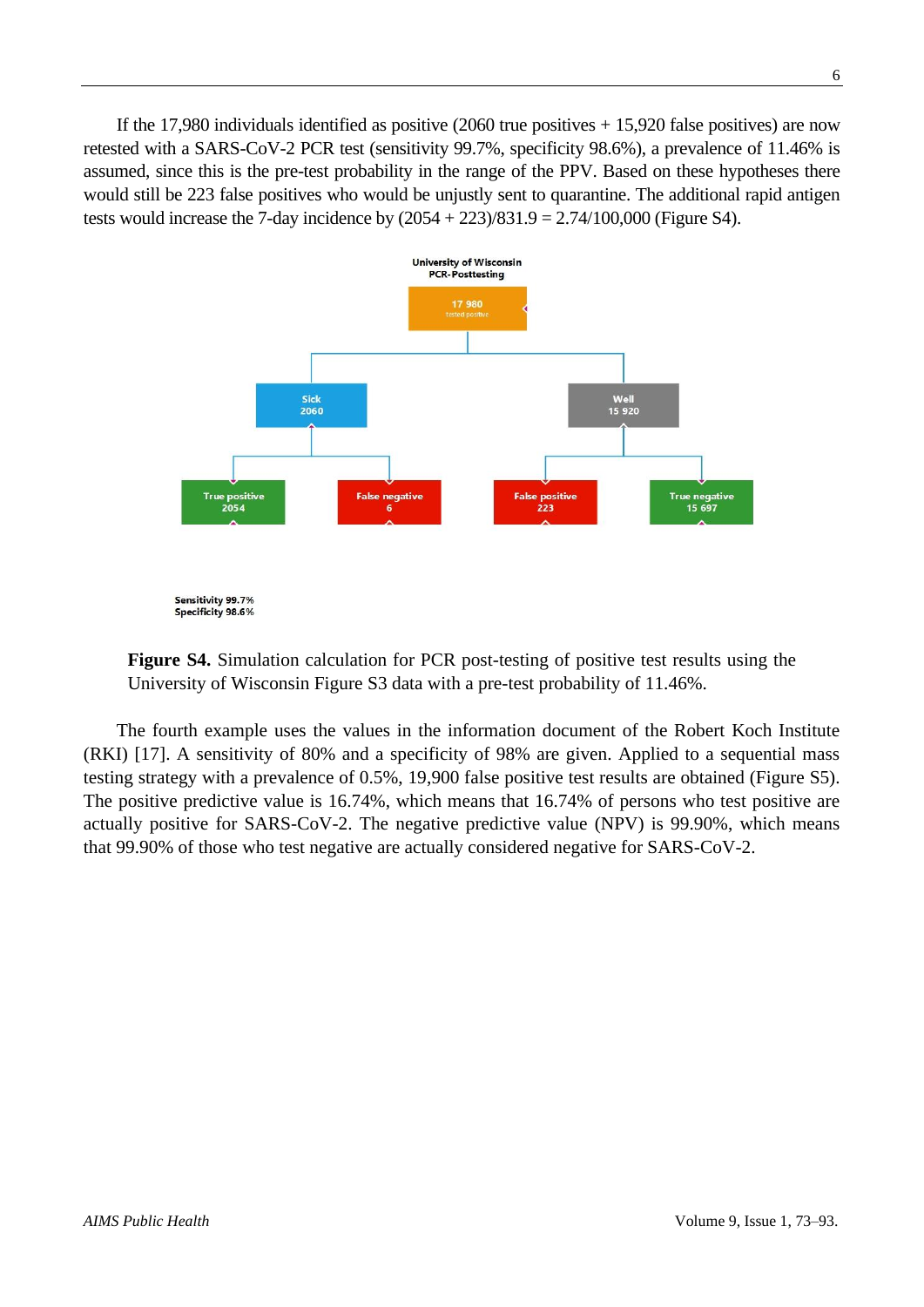

**Figure S5.** Simulation calculation for the data from the RKI information document [17] with a sequential testing strategy and prevalence of 0.5%.

If the  $23,900$  people identified as positive  $(4000)$  true positives + 19,900 false positives) are now retested with a SARS-CoV-2 PCR test (sensitivity 99.7%, specificity 98.6%), a prevalence of 16.74% is assumed, as this is the pre-test probability at the level of the PPV. Based on these assumptions there would still be 279 individuals as false positives who would be unjustifiably quarantined. The additional rapid anti-gene tests would increase the 7-day incidence by  $(3989 +$  $279/831.9 = 5.13/100,000$  (Figure S6).



**Figure S6.** Simulation calculation for the data from the RKI information document from Figure S5 with a pre-test probability of 16.74%.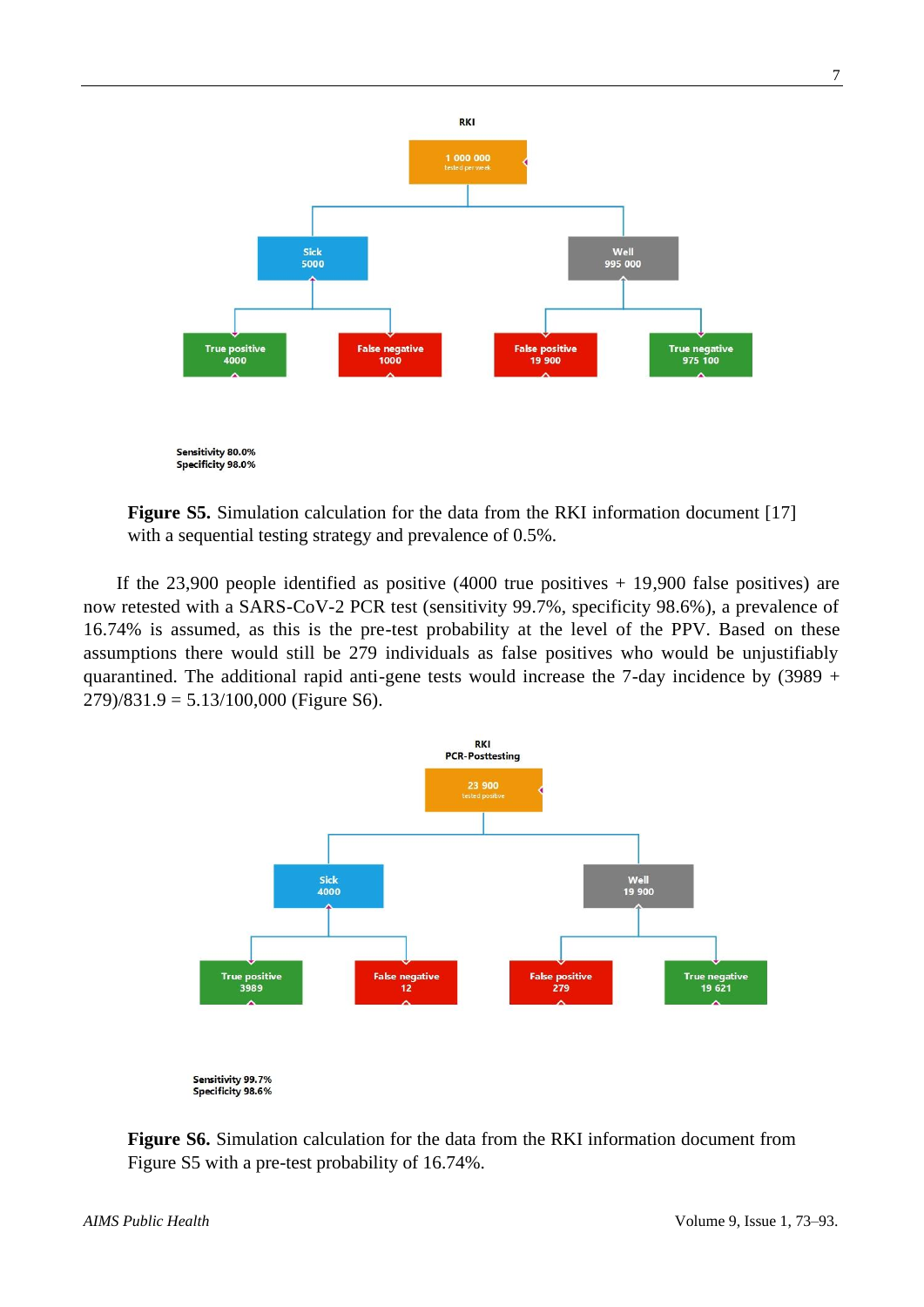Finally, a previous maximum calculation is to be made using the contingent data for self-tests from the German Federal Ministry of Health [18]. A sensitivity of 80% and a specificity of 98% are given. Applied to a sequential mass testing strategy with a prevalence of 0.5%, there are 328,350 false positive test results (Figure S7). The positive predictive value is 16.74%, which means that 16.74% who test positive are actually positive for SARS-CoV-2. The negative predictive value (NPV) is 99.94%, which means that 99.94% of the individuals who test negative are actually considered negative for SARS-CoV-2.



**Figure S7.** Simulation calculation for the contingent data of the Federal Ministry of Health [18] with sequential testing strategy and prevalence of 0.5%.

If the 394,350 persons identified as positive  $(66,000)$  true positives + 328,350 false positives) are now retested with a SARS-CoV-2 PCR test (sensitivity 99.7%, specificity 98.6%), a prevalence of 16.74% is assumed as this is the pre-test probability in the scope of the PPV. Under these conditions there would still be 4597 false positives who would be unjustifiably sent to quarantine. This illustrates that an increasing absolute number of tests results in an increasing absolute number of false positive test results. The additional rapid antigen tests would increase the 7-day incidence by  $(65,816 + 4597)/831.9 = 84.64/100,000$  (Figure S8).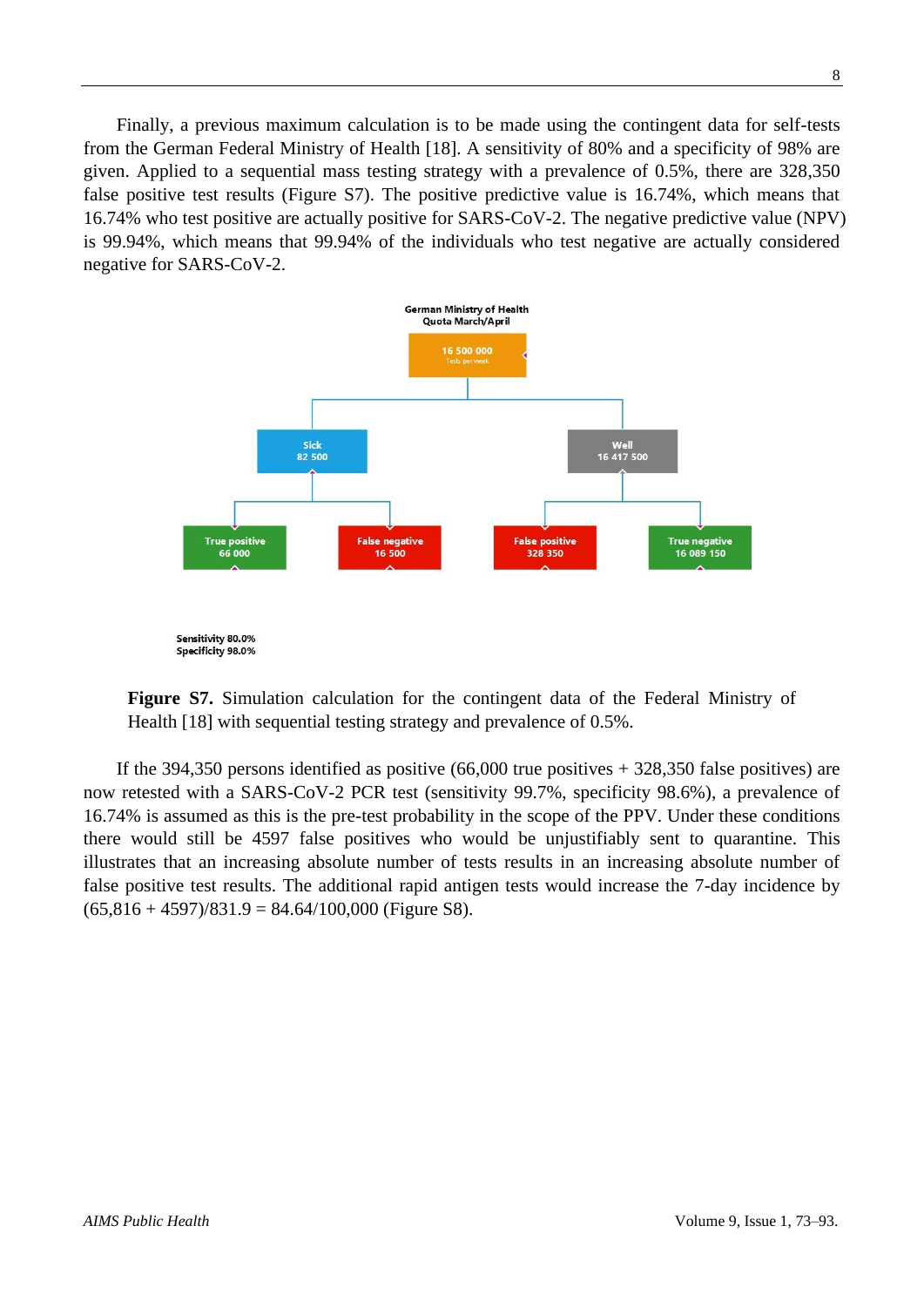

**Figure S8.** Simulation calculation for the contingent data of the Federal Ministry of Health from Figure S7 with a pre-test probability of 16.74%.

#### **Additional calculations**

An earlier review [19] found a sensitivity of 64.8% and a specificity of 98.0%. Applied to a sequential mass testing strategy with a prevalence of 0.5%, there are 19,900 false positive test results (Figure S9). The positive predictive value (PPV) is 14.00%, which means that 14.00% of persons who test positive are actually positive for SARS-CoV-2. The negative predictive value (NPV) is 99.82%, which means that 99.82% of the people who show a negative test result are actually considered negative for SARS-CoV-2. If the 23,140 people identified as positive (3240 true positives + 19,900 false positives) are now retested with a SARS-CoV-2 PCR test (sensitivity 99.7%, specificity 98.6%), a prevalence of 14.00% is assumed, as this is the pre-test probability to the extent of the PPV. Under these assumptions, 279 individuals would still result as false positives who would be wrongly sent to quarantine. The additional rapid antigen tests would increase the 7-day incidence by 4.22/100,000 (Figure S10).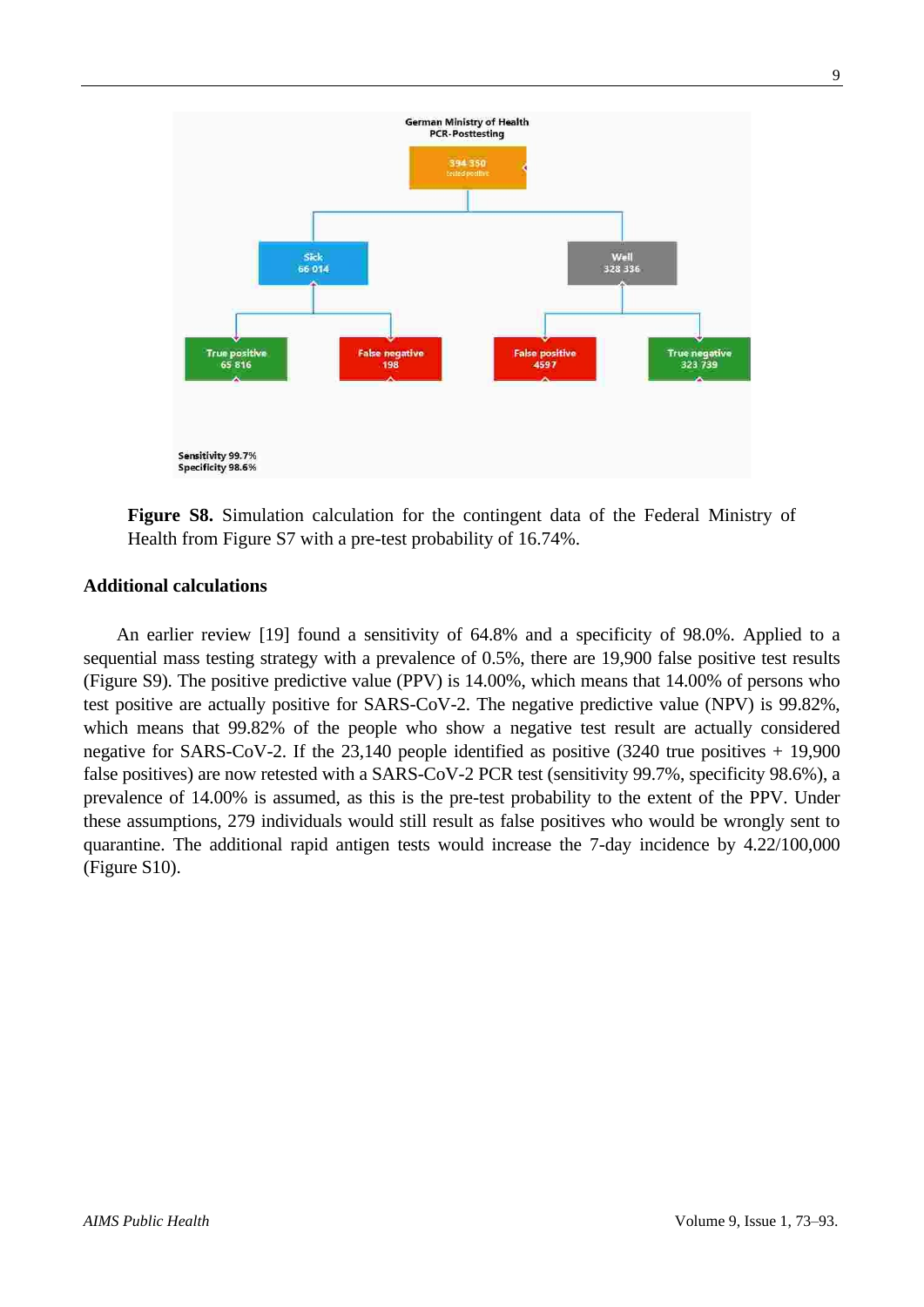

**Figure S9.** Simulation calculation for average quality criteria in a previous review [19] with sequential testing strategy and prevalence of 0.5%.



**Figure S10**. Simulation calculation for PCR post-testing of positive test results from a previous review [19] from Figure S9 with a pre-test probability of 14.00%.

Mass testing was conducted in a public square in San Francisco [10]. According to the original manufacturer's criteria, a sensitivity of 71.4%, and a specificity of 95.7% resulted. Applied to a sequential mass testing strategy with a prevalence of 0.5%, there are 42,785 false positive test results (Figure S11). The positive predictive value is 7.70%, which means that 7.70% of persons who test positive are actually positive for SARS-CoV-2. The negative predictive value (NPV) is 99.85%, which means that 99.85% of the people for whom a negative test result is indicated are actually considered negative for SARS-CoV-2. If the 46,355 people identified as positive (3570 true positives + 42,785 false positives) are now retested with a SARS-CoV-2 PCR test (sensitivity 99.7%, specificity 98.6%), a prevalence of 7.70% is assumed, as this is the pre-test probability at the level of the PPV. Under these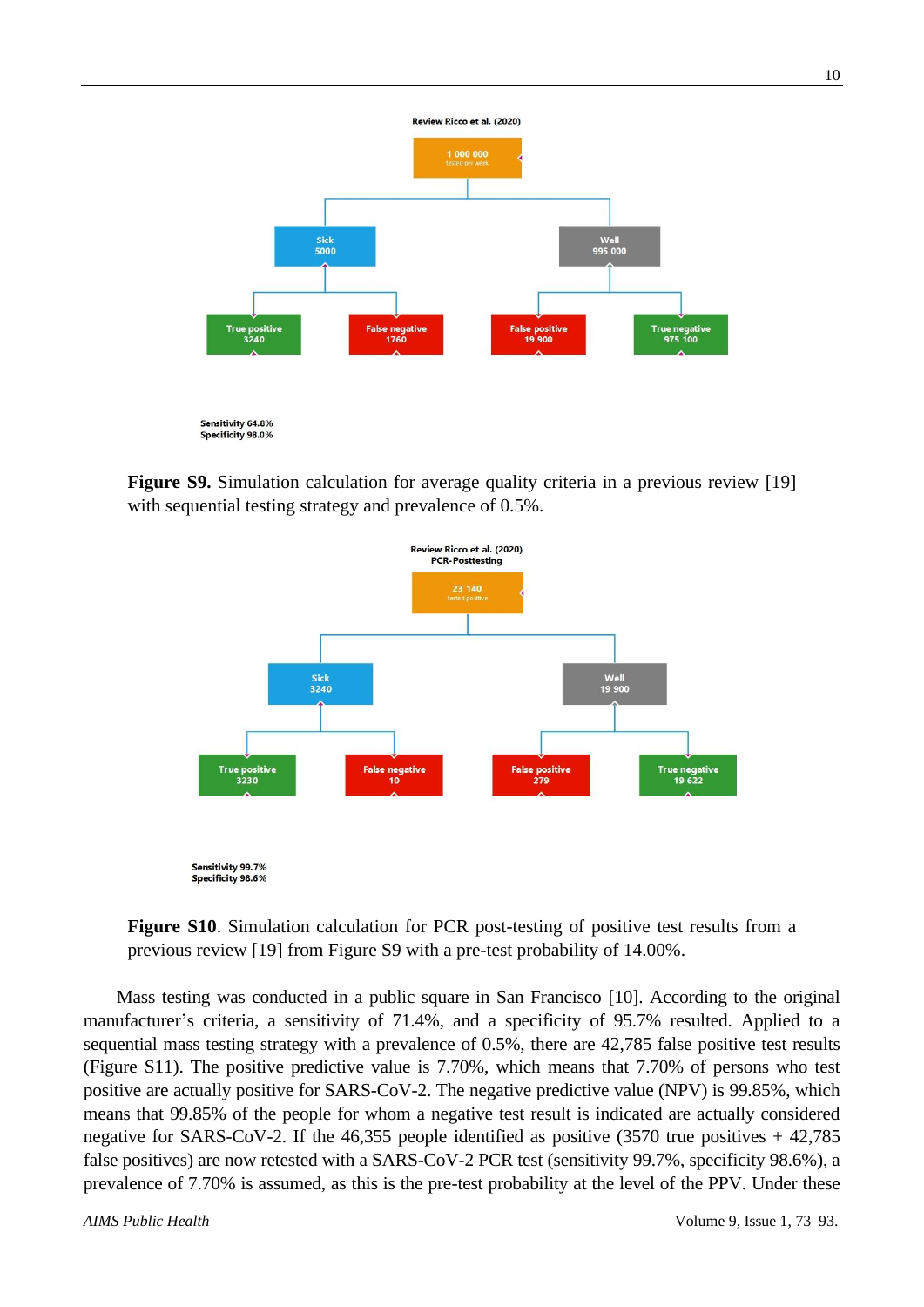conditions, there would still be 599 false positives who would be wrongly quarantined. The additional rapid antigen tests would increase the 7-day incidence by 5.00/100,000 (Figure S12).



**Figure S11.** Simulation calculation for the public testing data in San Francisco [10] with sequential testing strategy and prevalence of 0.5%.



**Figure S12**. Simulation calculation for PCR post-testing of positive test results with the public testing data in San Francisco [10] from Figure S11 with a pre-test probability of 7.70%.

The Lumipulse® antigen test was recommended by the authors for mass testing [11] and will therefore be examined more closely in simulation calculations. A sensitivity of 100.0% and a specificity of 94.8% were given. Applied to a sequential mass testing strategy with a prevalence of 0.5%, 51,740 false positive test results are obtained (Figure S13). The positive predictive value is 8.81%, which means that 8.81% of persons who test positive are actually positive for SARS-CoV-2. The negative predictive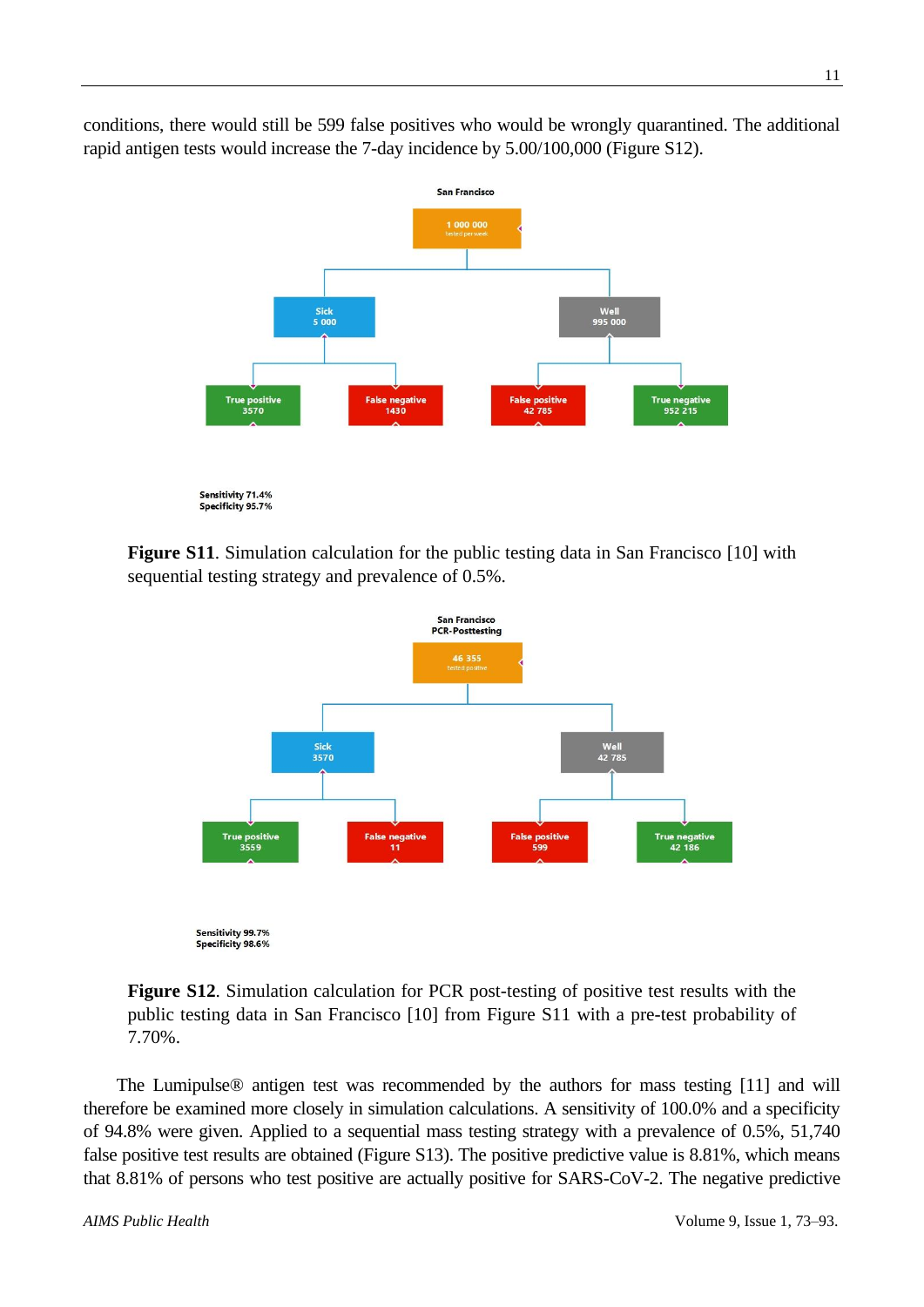value (NPV) is 100.0%, which means that 100.0% of the people who show a negative test result are actually considered negative for SARS-CoV-2. If the 56,740 people identified as positive (5000 true positives + 51,740 false positives) are now retested with a SARS-CoV-2 PCR test (sensitivity 99.7%, specificity 98.6%), a prevalence of 8.81% is assumed as this is the pre-test probability to the extent of the PPV. Under these conditions, there would still be 724 false positives who would be wrongly quarantined. The additional rapid antigen tests would increase the 7-day incidence by 6.86/100,000 (Figure S14).



**Figure S13.** Simulation calculation for the data of the Lumipulse<sup>®</sup> antigen test [11] with sequential test strategy and prevalence of 0.5%.



Sensitivity 99.7% Specificity 98.6%

**Figure S14**. Simulation calculation for the PCR post-testing of the positive test results with the data of the Lumipulse<sup>®</sup> Antigen Test [11] from Figure S13 with a pre-test probability of 8.81%.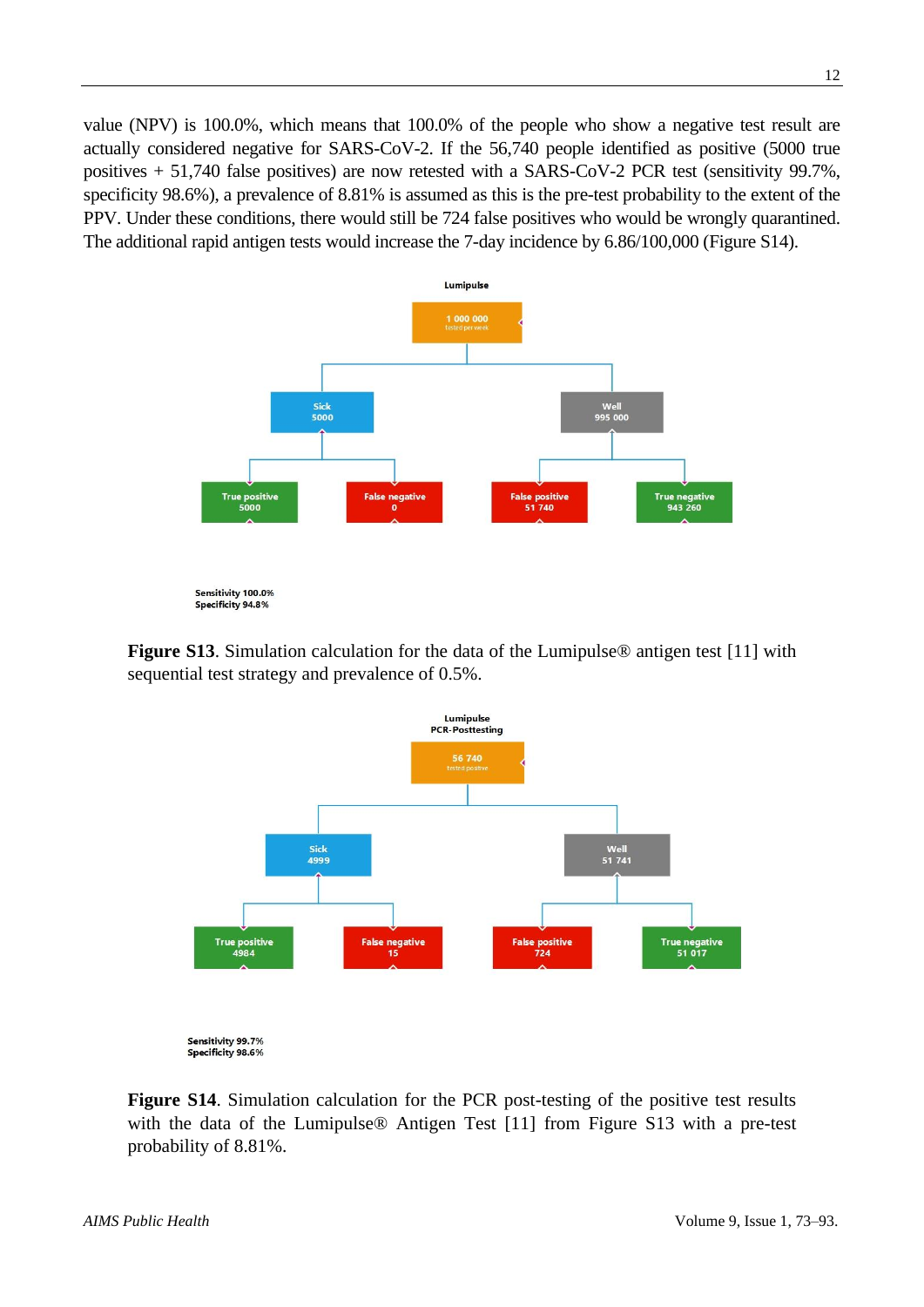### **References**

- 1. Lindner AK, Nikolai O, Rohardt C, et al. (2021) Head-to-head comparison of SARS-CoV-2 antigen-detecting rapid test with professional-collected nasal versus nasopharyngeal swab. *Eur Respir J* 57: 2003961.
- 2. Merino P, Guinea J, Muñoz-Gallego I, et al. (2021) Multicenter evaluation of the Panbio™ COVID-19 rapid antigen-detection test for the diagnosis of SARS-CoV-2 infection. *Clin Microbiol Infect* 27: 758–761.
- 3. Kohmer N, Toptan T, Pallas C, et al. (2021) The comparative clinical performance of four SARS-CoV-2 rapid antigen tests and their correlation to infectivity in vitro. *J Clin Med* 10: 328.
- 4. Osterman A, Baldauf HM, Eletreby M, et al. (2021) Evaluation of two rapid antigen tests to detect SARS-CoV-2 in a hospital setting. *Med Microbiol Immunol* 210: 65–72.
- 5. Cerutti F, Burdino E, Milia MG, et al. (2020) Urgent need of rapid tests for SARS CoV-2 antigen detection: evaluation of the SD-Biosensor antigen test for SARS-CoV-2. *J Clin Virol* 132: 104654.
- 6. Corman VM, Haage VC, Bleicker T, et al. (2020) Comparison of seven commercial SARS-CoV-2 rapid point-of-care antigen tests: a single-centre laboratory evaluation study. *Lancet Microbe* 2: e311–e319.
- 7. Krüger LJ, Gaeddert M, Köppel L, et al. (2020) Evaluation of the accuracy, ease of use and limit of detection of novel, rapid, antigen-detecting point-of-care diagnostics for SARS-CoV-2. *medRxiv*.
- 8. Mina MJ, Peto TE, García-Fiñana M, et al. (2021) Clarifying the evidence on SARS-CoV-2 antigen rapid tests in public health responses to COVID-19. *Lancet* 397: 1425–1427.
- 9. Scohy A, Anantharajah A, Bodéus M, et al. (2020) Low performance of rapid antigen detection test as frontline testing for COVID-19 diagnosis. *J Clin Virol* 129: 104455.
- 10. Pilarowski G, Lebel P, Sunshine S, et al. (2020) Performance characteristics of a rapid SARS-CoV-2 antigen detection assay at a public plaza testing site in San Francisco. *J Infect Dis* 223: 1139–1144.
- 11. Gili A, Paggi R, Russo C, et al. (2021) Evaluation of Lumipulse® G SARS-CoV-2 antigen assay automated test for detecting SARS-CoV-2 nucleocapsid protein (NP) in nasopharyngeal swabs for community and population screening. *Int J Infect Dis* 105: 391–396.
- 12. Landaas ET, Storm ML, Tollånes MC, et al. (2021) Diagnostic performance of a SARS-CoV-2 rapid antigen test in a large, Norwegian cohort. *J Clin Virol* 137: 104789.
- 13. Courtellemont L, Guinard J, Guillaume C, et al. (2021) High performance of a novel antigen detection test on nasopharyngeal specimens for diagnosing SARS-CoV-2 infection. *J Med Virol* 93: 3152–3157.
- 14. Mboumba Bouassa RS, Veyer D, Péré H, et al. (2021) Analytical performances of the point-ofcare SIENNA™ COVID-19 Antigen Rapid Test for the detection of SARS-CoV-2 nucleocapsid protein in nasopharyngeal swabs: a prospective evaluation during the COVID-19 second wave in France. *Int J Infect Dis* 106: 8–12.
- 15. Dinnes J, Deeks JJ, Berhane S, et al. (2021) Rapid, point-of-care antigen and molecular-based tests for diagnosis of SARS-CoV-2 infection. *Cochrane Database Syst Rev* 3: CD013705.
- 16. Pray IW, Ford L, Cole D, et al. (2021) Performance of an antigen-based test for asymptomatic and symptomatic SARS-CoV-2 testing at two University campuses - Wisconsin, September-October 2020. *MMWR Morb Mortal Wkly Rep* 69: 1642–1647.